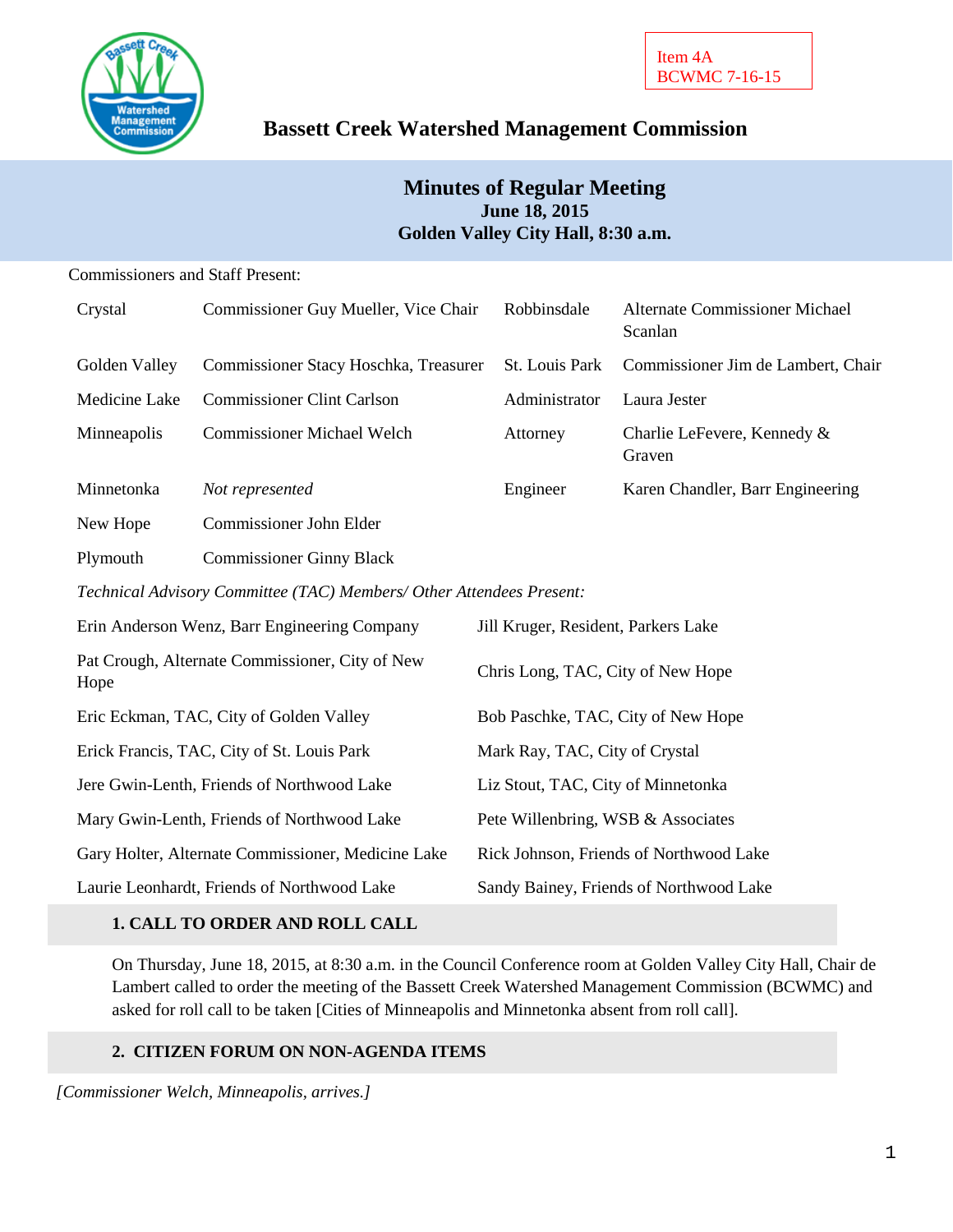Jill Kruger, a Plymouth resident, raised her concerns about the difficulty boating on Parkers Lake due to excessive aquatic plants, particularly over the past six years. She described information she gathered about aquatic plant harvesting and asked if the Commissioners have been to Parkers Lake, have considered budgeting for an aquatic plant harvester, and if there will be a waterski show this summer on Parkers Lake. There was discussion.

Derek Asche pointed out that the question about the waterski show would be an item for the City of Plymouth's Park and Recreation Department. Ms. Kruger stated her dissatisfaction with the Commission's lack of action. Commissioner Welch remarked that the Citizen Forum on Non-agenda Items is a great place to raise new items to the Commission for future meeting agendas. There was discussion on what the City of Plymouth currently does regarding aquatic plant management. Mr. Asche described how the City of Plymouth does aquatic plant management at the City's public beaches but not for boat navigation purposes. He described the City's previous work with aquatic plant harvesting and the resident complaints about it. Commissioner Black noted that the Commission will be forming a task force in 2016 to determine the Commission's role in aquatic plant management. Mr. LeFevere explained that a Lake Improvement District can be formed to help fund aquatic plant management, among other activities and the Commission could help facilitate the formation of such a District.

Commissioner Black stated that she would like a presentation at a future Commission meeting on Lake Improvement Districts.

## **3. AGENDA**

Chair de Lambert appointed Administrator Jester as the Recording Secretary for the meeting. Commissioner Welch moved to approve the agenda. Commissioner Elder seconded the motion. Upon a vote, the motion carried 8-0 [City of Minnetonka absent from vote].

### **4. CONSENT AGENDA**

Administrator Jester announced that there is a revised monthly financial report to replace the report in the meeting packet. She noted the changes: the addition of two invoices received after the meeting packet went out and a correction to allocate to the proper line item the reimbursement to the City of Plymouth.

Commissioner Mueller moved to approve the Consent Agenda as amended. Commissioner Elder seconded the motion. Upon a vote, the motion carried 8-0 [City of Minnetonka absent from vote]. [The following items were approved as part of the Consent Agenda: the May 21, 2015, Commission Meeting minutes, the monthly financial report, the payment of the invoices, Approval to set the June 25<sup>th</sup> TAC-State Agency Meeting for Bacteria TMDL Implementation Plan, Approval of the Plymouth Ice Center/Lifetime Fitness Parking Lot Project, Approval to Reimburse the City of Plymouth for the Northwood Lake/Four Seasons Water Quality Improvement Project (NL-2), and Approval to Set the Public Hearing for August 20,2015, to Receive Comments from Cities on 2016 CIP Projects.]

The general and construction account balances reported in the Fiscal Year 2015 Financial Report prepared for the June 18, 2015, meeting are as follows:

| <b>Checking Account Balance</b>            | \$718,678.15   |
|--------------------------------------------|----------------|
| TOTAL GENERAL FUND BALANCE                 | \$718,678.15   |
| TOTAL CASH & INVESTMENTS ON-HAND (6/09/15) | \$3,345,291.65 |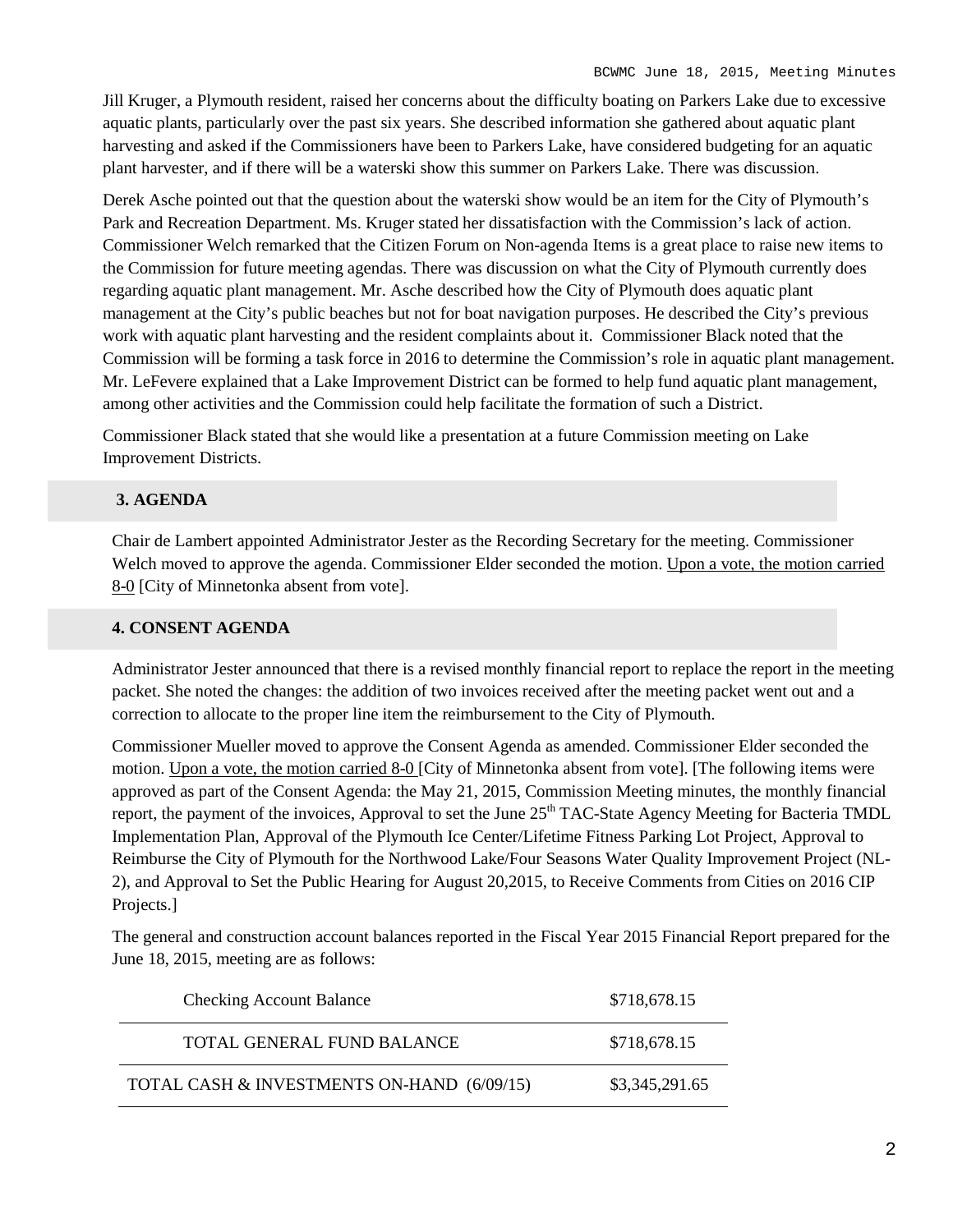| CIP Projects Levied – Budget Remaining    | $(\$4,078,785.78)$ |
|-------------------------------------------|--------------------|
| <b>Closed Projects Remaining Balance</b>  | \$733,494.13       |
| 2012-2014 Anticipated Tax Levy Revenue    | \$9,634.81         |
| 2015 Anticipated Tax Levy Revenue         | \$1,000,000.00     |
| <b>Anticipated Closed Project Balance</b> | \$276,140.68       |

### **5. BUSINESS**

### **A. Consider Adopting Major Watershed Plan Amendment**

Administrator Jester reminded the Commission that in November 2014 the Commission submitted a Major Plan Amendment request to add 2016 projects to its CIP. She said that BWSR approved the amendment at its May 2015 meeting and now the Commission needs to take action to adopt that Major Plan Amendment.

Commissioner Welch asked if the Commission wants to approve adding a project to the Commission's CIP before knowing what the project will be (referring to the discussion further on the agenda regarding the Northwood Lake Improvement Project). Administrator Jester said she had asked the Commission's legal counsel about what would happen in the event the Commission adopts the Major Plan Amendment but then does not move forward with Options A and C for the Northwood Lake Improvement Project. Attorney LeFevere stated that the Commission provides advance notice to Hennepin County about the maximum costs the Commission plans to certify, but the Commission still has time to lower the levy amount before certifying costs to the County later this year.

Commissioner Welch moved to approve adopting the Major Plan Amendment. Commissioner Black seconded the motion. Upon a vote, the motion carried 8-0 [City of Minnetonka absent from vote].

### **B. Choose Concept(s) to Implement for Northwood Lake Improvement Project (NL-1)**

#### **Receive Presentation on Results of Envision Process**

Administrator Jester introduced Erin Anderson Wenz of Barr Engineering Company. Ms. Anderson Wenz provided an overview of the Envision process and how it was used to look at the two different project options the Commission is considering for the Northwood Lake Improvement Project.

Ms. Anderson Wenz explained that Envision is a checklist of design considerations that every infrastructure project can use, is a great resource library, is an encouragement for innovative infrastructure projects, and is a tool that identifies relative value on project aspects that are hard to monetize and tough to value through traditional methods. She said that Envision is a scoring tool, with the highest score being 864 points.

Ms. Anderson Wenz explained that Envision evaluates a project through 60 different credits in five categories including quality of life, leadership, resource allocation, natural world, and climate and risk. She defined the five categories and talked about the life cycle analyses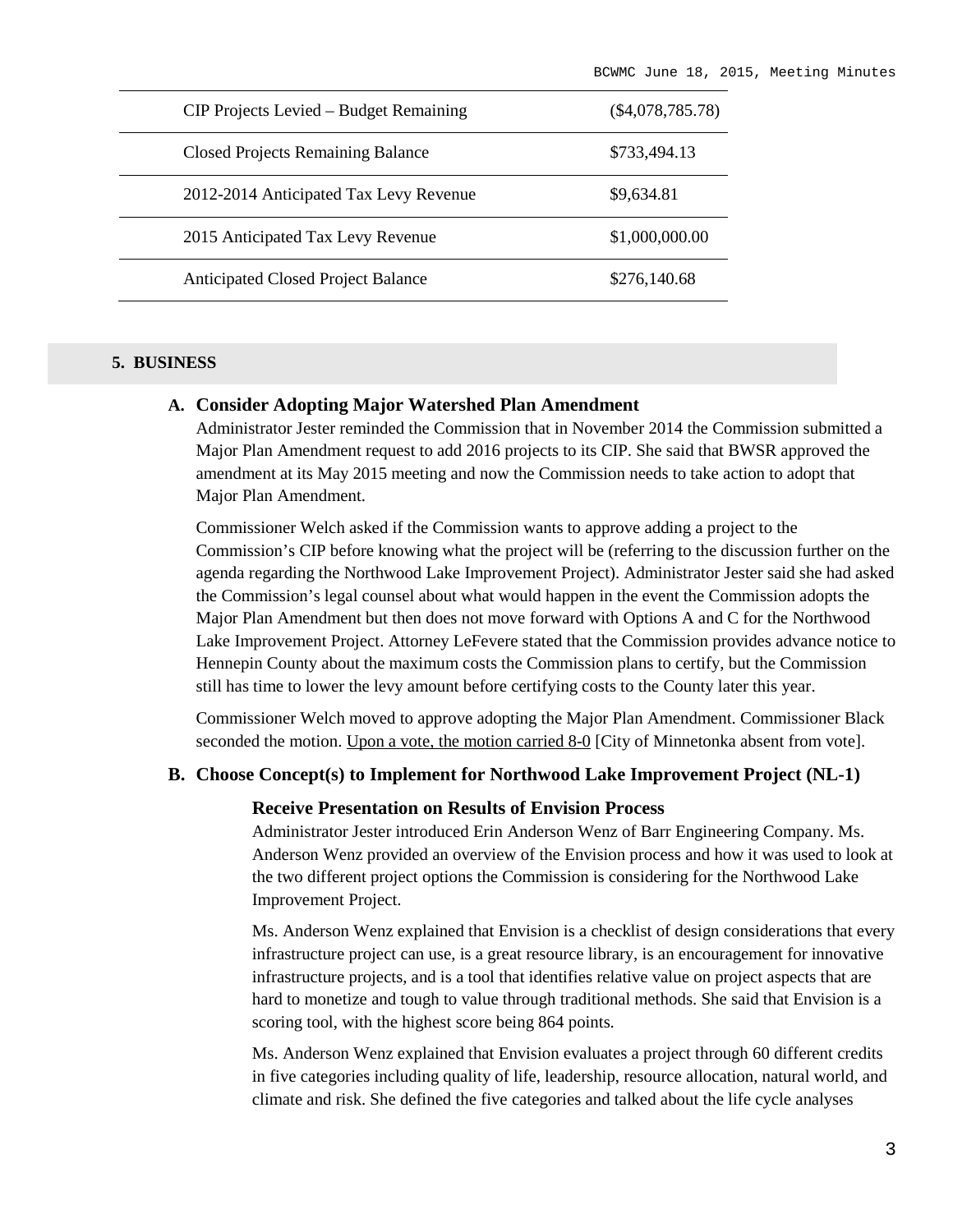performed through Envision for both project options for the Northwood Lake Improvement project. She identified the Envision scores and the differences that the Envision process determined between the options, including that it scored the Northwood Lake Improvement Project Stormwater Reuse option as a silver project and the Pond option as a bronze project.

Commission Hoschka asked if the approximate 50-Envision-point difference between the two options is significant and worth the cost difference between the two projects. Ms. Anderson Wenz said that she can't answer that for the Commission and that it seems that the answer would stem on the Commission's goals.

Commissioner Welch asked if one option is a better water management project over the other project option. Ms. Anderson Wenz said that thinking about water conservation is likely a new endeavor for the Commission and in terms of overall sustainability the reuse option is better. She said that the metric scores are higher for the infiltration option versus the ponding option. Commissioner Black asked how much subjectivity is involved in the Envision process and results. Ms. Anderson Wenz commented that there is less subjectivity with Envision than with other scoring processes.

Commissioner Black stated that the Envision tool raises a policy issue in terms of how the Commission might use this tool, which could change the way the Commission has operated to-date. She noted that one aspect for the Commission's consideration is about who benefits from different projects and how the costs and benefits are assigned. She pointed out that the City of New Hope accrues more benefit with Option A.

### **i. Review Additional Information in Consideration of Different Concepts**

Administrator Jester went through the information included in the meeting packet and discussed the reasoning behind the Administrator's recommendation to implement Options A and C. Mr. Paschke spoke in support of Options A and C. Jere Gwin-Lenth of the Friends of Northwood Lake provided comments.

There was discussion.

Commissioner Hoschka indicated initial "sticker shock" with the project but indicated support at this time due to results of the Envision process and the fact that this is one of few BCWMC CIP projects slated for the City of New Hope. She asked if educational signage was included in the project. Commissioner Elder noted that educational signage is in the project plan. Commissioner Welch remarked that the Commission needs to be fair in allocating resource requests from its member cities. He raised his concerns about reuse systems (water is not available when you need it) but noted the cost per pound of pollutant removal for options A and C isn't outrageous. He also commented that he wished the City of New Hope would allocate more City funds toward the project. Mr. Paschke responded that there is still a possibility for future grants. Mr. Paschke and Mr. Long talked about water quality projects and best management practices that have been completed and are being implemented in the City of New Hope. Mr. Ray stated that the City of Crystal is excited about the proposed Options A and C as a pilot project for irrigating ballfields and thinks that the cities can learn from the project.

Commissioner Black said that the City is currently proposing to contribute 16% of the project cost, but it seems like the City's contribution should be higher. She pointed out that the City of Plymouth has used parkland for water quality projects without asking the Commission for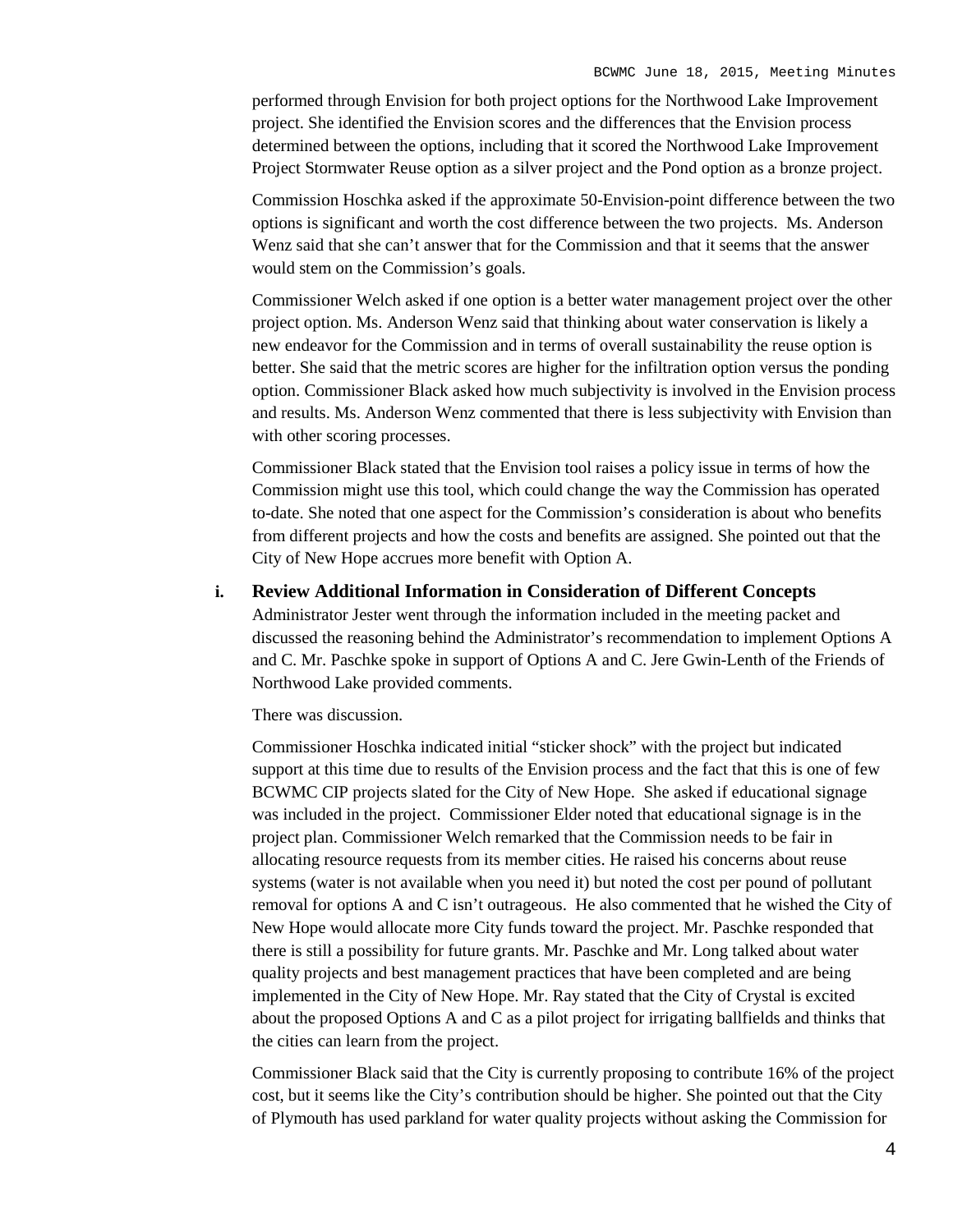### funding.

Commissioner Elder asked if it would be more palatable if the City of New Hope contributed \$300,000 to the project. Commissioner Black responded maybe. Commissioner Welch asked if the City of New Hope is able to put more money into the project. Commissioner Elder said yes, the City can put in \$300,000. Commissioner Welch remarked that he doesn't appreciate this process regarding withholding information from the Commission. He wanted to know why the City didn't put all available funding on the table during initial discussions, and he voiced concerns about it setting a precedent.

Commissioner Hoschka commented that this is a working body and a conversation and she is not offended by negotiation. Commissioner Mueller agreed with Commissioner Hoschka, and he added that perhaps the Commission can develop a cost sharing policy for future projects. Commissioner Carlson said that he is happy to support the proposed project Options A and C. He asked if the Commission can approve the project with the funding gap.

Commissioner Elder said that the City of New Hope is not being disingenuous. He said that he is in current communication with the City Manager. He said that as the conversation has proceeded today, he as a City representative sees that \$300,000 is a better contribution, and he has communicated this to the City Manager. The City Manager has just approved this contribution amount, communicating that the funds can be taken from a temporary account.

Commissioner Black moved to approve that the Commission participate in the Northwood Lake Improvement Project Options A and C at a Commission cost of up to \$751,328 in addition to the \$300,000 grant received by the Commission for the project and the City's participation at the \$300,000 level. Commissioner Elder seconded the motion. Commissioner Welch made a friendly amendment to the motion to include that the City with the Administrator's assistance identify and apply for all additional possible grant funding and report back to the Commission at the end of the year on the status of the grants. Commissioner Black and Commissioner Elder approved Commissioner Welch's friendly amendment. Commissioner Hoschka made friendly amendment that any additional grant funding awarded go proportionately to the City and the Commission. Commissioner Black and Commissioner Elder agreed to the friendly amendment.

Commissioner Black stated that she doesn't believe her City would be in favor of the motion, but she thinks the motion on the table is fair. She said that the Commission needs to develop policy that gives the Commission more direction on these types of projects. She suggested that the Administrative Services Committee set up a meeting in the near future to start discussing this issue.

Commissioner Welch said that he will vote in favor of this motion, even though he does not love it, because he believes the Commission did a thorough job of analyzing the water quality benefits of the project and the options and he is not willing to say no to the Northwood Lake Improvement Project. Commissioner Black raised the point that shoreline restoration really helps protect the lake and residents and the cities should do more with shoreline restoration.

Upon a vote, the motion carried 8-0 [City of Minnetonka absent from vote].

## **C. Consider Accepting MPCA Clean Water Partnership Grant for Northwood Lake Improvement Project**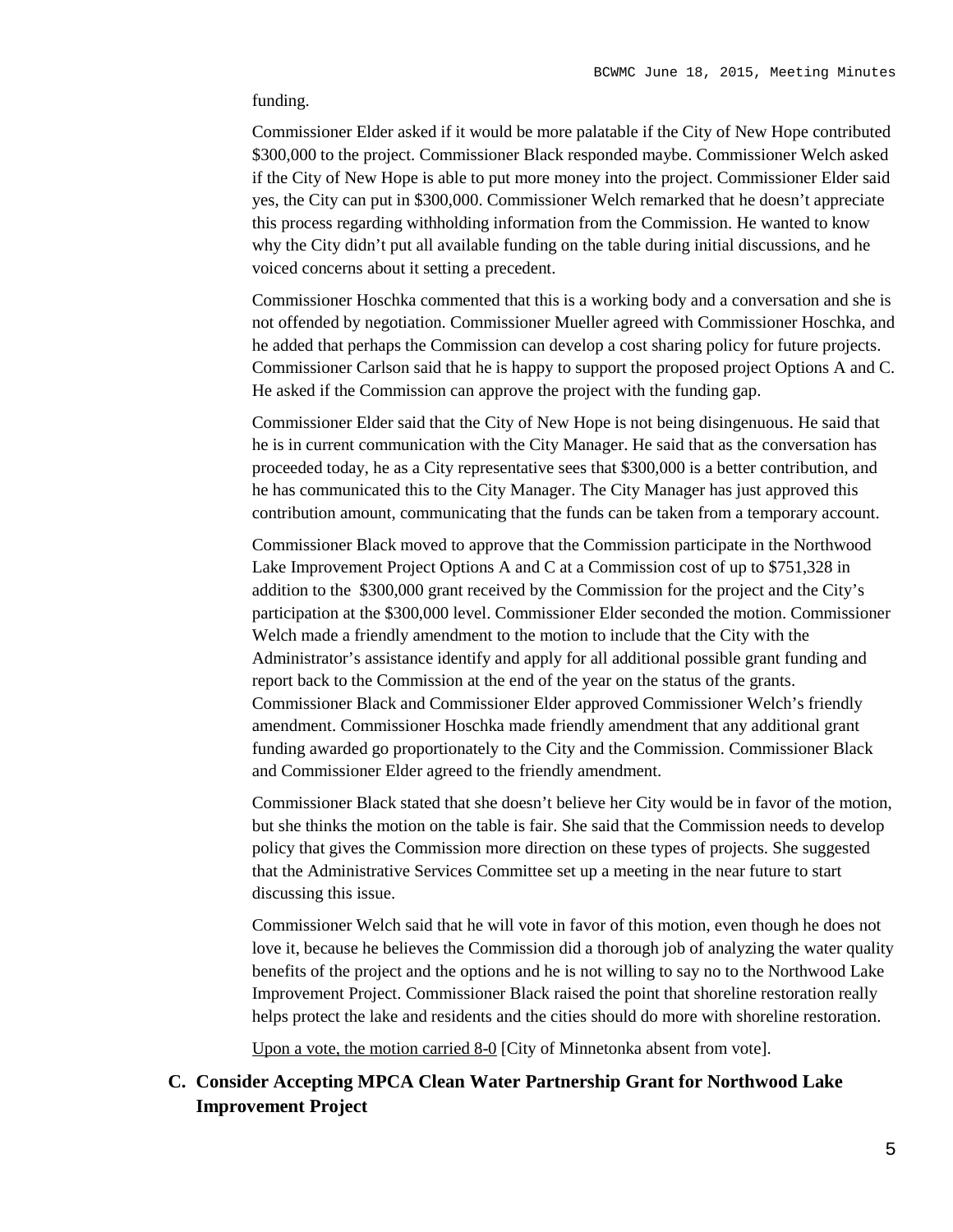Commissioner Black moved to approve accepting the grant. Commissioner Hoschka seconded the motion. Upon a vote, the motion carried 8-0 [City of Minnetonka absent from vote].

## **D. Set Maximum Amount for 2016 Levy Through Hennepin County**

Commissioner Black moved to notify the County of the Commission's maximum cost certification to the County of \$1,250,000. Commissioner Elder seconded the motion. Upon a vote, the motion carried 8-0 [City of Minnetonka absent from vote].

# **E. Consider Approval of 90% Plans for Main Stem Project (CR2015) 10th Avenue to Duluth Street**

Mr. Eckman introduced the project, described how previous Commission comments on the plans have been addressed, and talked about communicating with homeowners about the project. He reported that two construction access points are still needed, but staff feels confident that it will obtain these. Mr. Eckman provided more details on the project.

Engineer Chandler remarked that she appreciated having enough time to review and discuss the plans with the City. Mr. Willenbring responded to a question from Administrator Jester about pollutant removal. Commissioner Welch asked about the long-term maintenance of the project. Mr. Eckman described the long-term maintenance of the project and said that it rests with the property owners. He talked about the education the City provides to the homeowners. Commissioner Welch recommended that written materials be provided to the homeowners.

Mr. Scanlan moved to approve the 90% plans with the Engineer Recommendations. Commissioner Elder seconded the motion. Commissioner Welch stated that he will abstain from the vote because of his discomfort of how the Commission has structured the implementation of its CIP projects, as he has stated many times in the past. Commissioner Welch said he thinks there is too little hands-on involvement by the Commission on the project. Commissioner Black expressed her discomfort about turning over maintenance to the residents.

Commissioner Hoschka noted that she works at WSB, the contractor working with the City on this project, and she asked if she can vote on this motion. Mr. LeFevere responded that there is no personal benefit to her regarding this vote, so she does not have to abstain. Upon a vote, the motion carried 7-0 [City of Minnetonka absent from vote. City of Minneapolis abstained from vote].

## **F. Consider Funding Options for XP-SWMM Phase II Project**

Engineer Chandler reminded the Commission that it directed staff to look for project funding from other sources. She said that she previously described to the Commission possible funding coming from FEMA through the Department of Natural Resources (DNR). Engineer Chandler said that some other possible sources have come to staff's attention. She described the other options including assistance provided by the U.S. Army Corps of Engineers (ACOE) through the Floodplain Management Services Program and the Planning Assistance to States Program. Engineer Chandler went into more detail about the two specific programs through the ACOE. There was discussion about the possible loss of Commission control of the project schedule by utilizing the ACOE programs. Engineer Chandler also described possible funding through the DNR Flood Damage Reduction Program.

Chair de Lambert noted the Commission directed the Commission Engineer to complete the modeling and expressed concerns about losing control of the project schedule. Commissioner Hoschka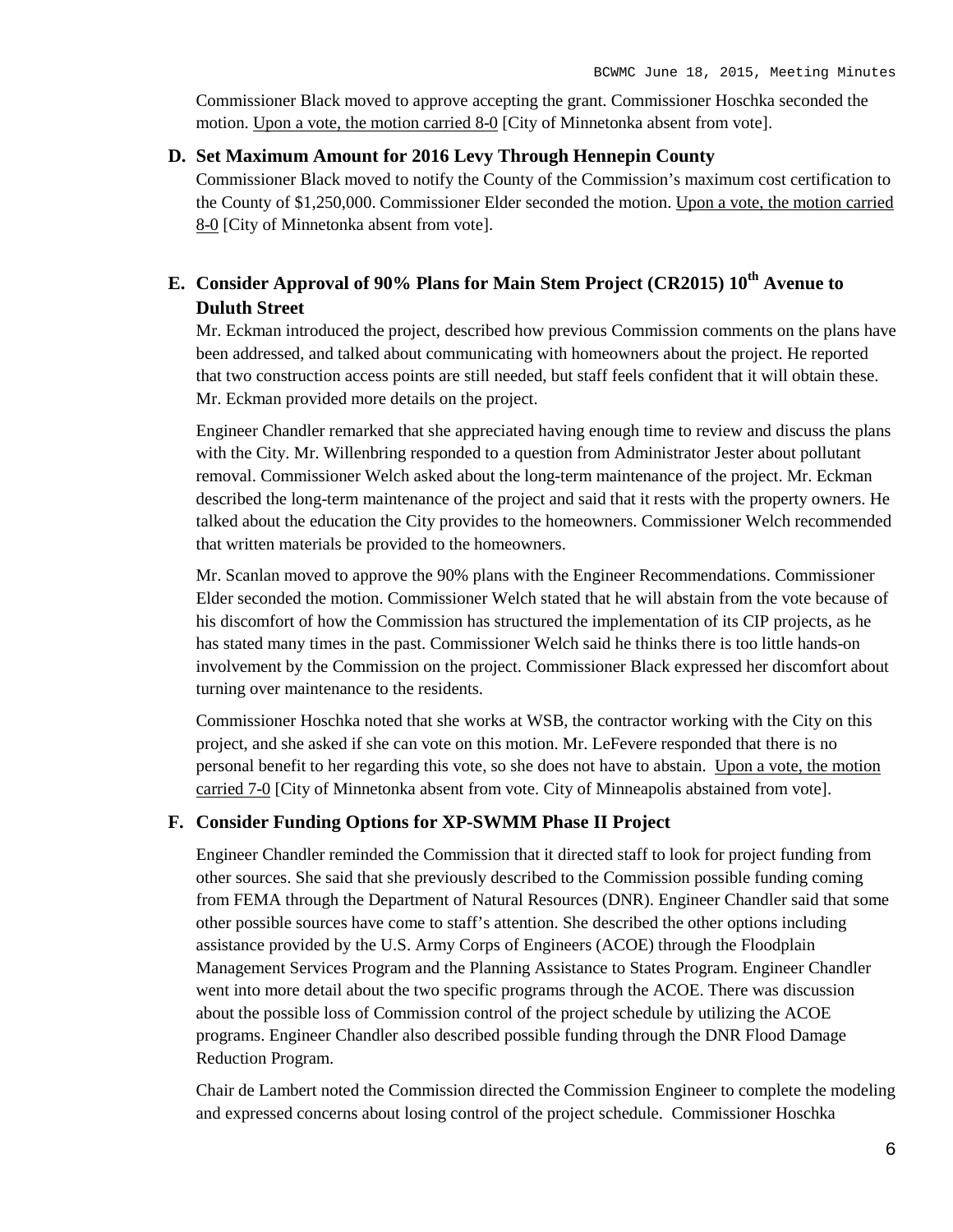expressed similar concerns about schedule delays and coordination needed. Commissioner Black said that she doesn't support this project and won't be voting on this item. Commissioner Scanlan stated that he supports going forward with pursuing the FEMA and DNR funding. Commissioner Scanlan moved to approve pursuing the FEMA and DNR funding and not to pursue ACOE assistance. Commissioner Mueller seconded the motion. Upon a vote, the motion carried 7-0 [City of Minnetonka absent from vote. City of Plymouth abstained from vote].

*[Chair de Lambert, St. Louis Park, departs. Vice Chair Mueller takes over leading the meeting.]*

### **G. Consider Additional 2016 Operating Budget Items**

Administrator Jester reminded the Commission that at its May BCWMC meeting it reviewed the draft 2016 operating budget and assessment and directed her to bring more information about the additional budget items she described at that meeting. She said that the additional items would cost \$10,000, including \$4,000 for sign installation at creek-road crossings and \$6,000 to begin a shoreline habitat monitoring program after it is fully vetted and developed by the TAC and the Commission. Administrator Jester noted that if during the process of developing the shoreline habitat monitoring program the Commission decides not to pursue it, then the \$6,000 would not be spent. She recommends the Commission take the proposed \$10,000 from the Commission's fund balance, which would leave the Commission's fund balance at the end of fiscal year 2016 at approximately \$325,000. She said this amount is still in the range of the amount that the Commission wants to maintain in its fund balance.

Alternate Commissioner Scanlan moved to approve the 2016 budget as amended. Commissioner Hoschka seconded the motion.

Mr. Asche reported that the City of Plymouth won't be treating the curlyleaf pondweed in Medicine Lake next year – he wanted to make sure the Commission knew that the aquatic vegetation management won't be done by the City next year. Engineer Chandler said that the curlyleaf pondweed treatments 10 years ago were part of the Commission's CIP to improve water quality. She said that until the Commission decides how it wants to handle aquatic invasive species, it could go through the CIP process to include curlyleaf pondweed treatment as a CIP project.

Administrator Jester reminded the Commission that there already is included in the 2016 budget \$5,000 for forming a task force and determining the Commission's role in aquatic invasive species and aquatic plant management.

Commissioner Carlson asked if the Commission could put a placeholder in the 2016 budget in case the Commission decides to do the curlyleaf pondweed treatment in 2016. Administrator Jester said that the Commission could do that but it would change the 2016 City assessments. Commissioner Black said that she will be discussing funding options with the City of Plymouth for curlyleaf pondweed treatment in 2016, and she will communicate to the Council that the Commission may be willing to contribute some funding, and she will report back to the Commission.

Upon a vote, the motion carried 8-0 [City of Minnetonka and St. Louis Park absent from vote.]

### **H. Receive NEMO Workshop Registration Information**

Administrator Jester announced that registration is open for the NEMO workshop-on-the-water being held July 23, and she asked that Commission members consider attending and directed them to the flyer in their meeting packet.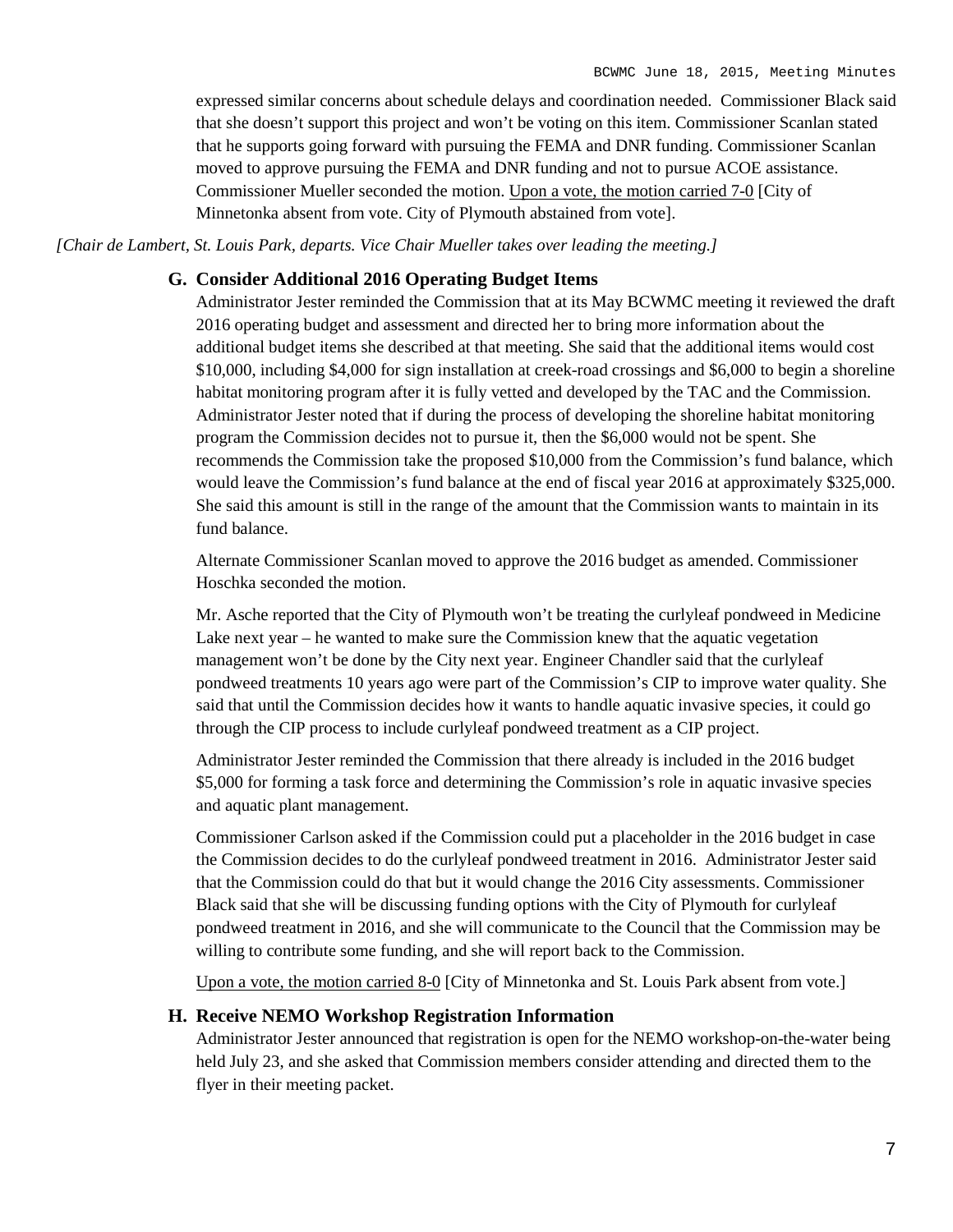### **6. COMMUNICATIONS**

- **A. Administrator:** Written Administrator's report was included with meeting materials
- **B. Chair:** No Chair Communications
- **C. Commissioners:** No Commissioner Communications
- **D. TAC Members:** No TAC Communications

### **E. Committees:**

**i.** Administrator Jester announced the upcoming Education Committee meeting on 6/30/15 regarding the Website Redesign

#### **F. Legal Counsel:**

**i.** Mr. LeFevere announced the retirement party being held this evening by Kennedy & Graven in his honor.

### **G. Engineer:**

- **i.** Engineer Chandler provided an update on Blue Line LRT. She said that there are some wetland and floodplain items that need to be reviewed. Engineer Chandler said that she and the Administrator are looking into whether some of the Commission's review costs could be covered by the Metropolitan Council.
- **ii.** Engineer Chandler reported that the 8410 rules have been approved and adopted by BWSR.
- iii. Engineer Chandler announced that the schedule has changed for the Clean Water Fund grants so that now the application period opens July 6 and ends August 28. She said if the Commission wants to apply for grants then the Commission should discuss it at its next meeting.

## **7. INFORMATION ONLY (Available at http://www.bassettcreekwmo.org/Meetings/2015/2015-June/2015JuneMeetingPacket.htm)**

- A. CIP Project Update Chart
- B. Grant Tracking Summary and Spreadsheet
- C. Results of Resident Survey by Minnehaha Creek Watershed District
- D. West Metro Water Alliance (WMWA) June Newsletter "Water Links" http://content.govdelivery.com/accounts/MNHENNE/bulletins/1076bf1
- E. Citizen Assisted Monitoring Program (CAMP) 2013 Annual Report

## **8. ADJOURNMENT**

Commissioner Elder moved to adjourn the meeting. Alternate Commissioner Scanlan seconded the motion. Upon a vote, the motion carried 8-0 [City of Minnetonka and St. Louis Park absent from vote.] Vice Chair Mueller adjourned the meeting at 11:25 a.m.